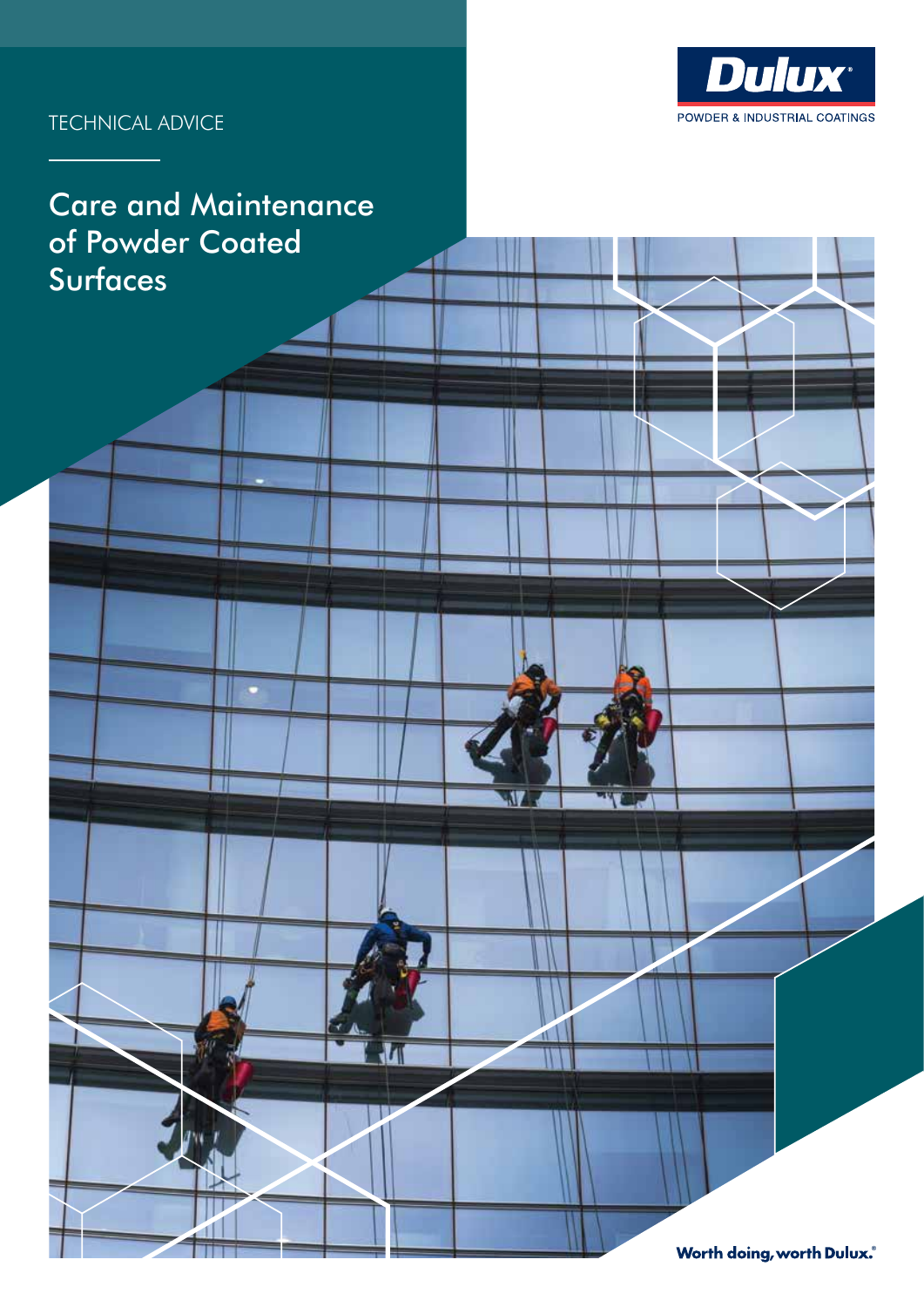# **Worth doing. Worth Dulux.®**

Dulux powder coatings are the ideal choice for the long term protection of your aluminium and steel projects.

To ensure the life of your asset is maximised and to comply with Dulux warranty requirements, a simple and regular maintenance program should be implemented.





### **Protect your Powder Coating from the Environment**

#### The frequency of recommended cleaning will vary depending on:

- **•** The environment if it is dry, has minor condensation, has high moisture or has significant contamination (interior); or a city, rural, industrial or coastal environment (exterior)
- **•** The conditions if it is a general or moderate condition (interior) or a mild, severe or tropical condition (exterior);

#### Some of the influencing factors that can impact the life of the powder coating include:

- **•** Ultra violet light
- **•** Levels of atmospheric pollution including salts, dirt, grime that can all accumulate over time
- **•** Winds carrying air borne debris that can cause erosive wear of the coating e.g. sand causing abrasion
- **•** Change in environmental circumstances e.g. if rural became industrial
- **•** Microclimates eg. geothermal, alkaline or acidic

### **Recommended Care and Maintenance Schedule**

It is recommended in environments with low salt, low pollutant and urban areas cleaning should take place at a minimum of every twelve months.

In areas where salts, pollutants and high corrosivity levels are prevalent, e.g. beachfront houses or industrial areas, it is recommended a cleaning program should be carried out more frequently at a minimum of every six months.

Sheltered areas can have a higher risk of coating degradation as wind-blown salt and other debris or pollutants may adhere to the surface and not be removed when it rains. These areas may require more frequent cleaning.

Use the following table to identify the recommended minimum cleaning schedule for your project. The table references AS4312 and ISO12944 Atmospheric corrosivity zones in Australia to define the environmental conditions.

| <b>Environment</b>                     | <b>Conditions</b>           | <b>Corrosivity Zone</b> | <b>Example</b><br><b>Environments</b> | <b>Recommended</b><br><b>Minimum Cleaning</b> |
|----------------------------------------|-----------------------------|-------------------------|---------------------------------------|-----------------------------------------------|
| <b>Exterior</b><br><b>Environment:</b> | <b>Mild</b>                 | $C2$ Low                | Arid, urban, inland, city,            | Every 12 months                               |
|                                        |                             | C <sub>3</sub> Medium   | Light industrial & coastal            | Every 6 months                                |
|                                        | Severe                      | C4 High                 | Sea shore (calm)                      | Every 6 months                                |
|                                        |                             | C5 Very high Industrial | Heavy industrial                      | Every 3 months                                |
|                                        |                             | C5 Very High Marine     | Sea shore (surf)                      | Every 3 months                                |
|                                        | <b>Tropical</b>             | Tropical (T)            | High, humid and monsoonal             | Every 3 months                                |
| <b>Interior</b><br><b>Environments</b> | General Interior            | C1 Very Low             | Dry                                   | Every 12 months                               |
|                                        |                             | $C2$ Low                | Minor condensation                    | Every 12 months                               |
|                                        | Moderate<br><b>Interior</b> | C <sub>3</sub> Medium   | <b>High Moisture</b>                  | Every 6 months                                |
|                                        |                             | C4 High                 | Significant contamination             | Every 3 months                                |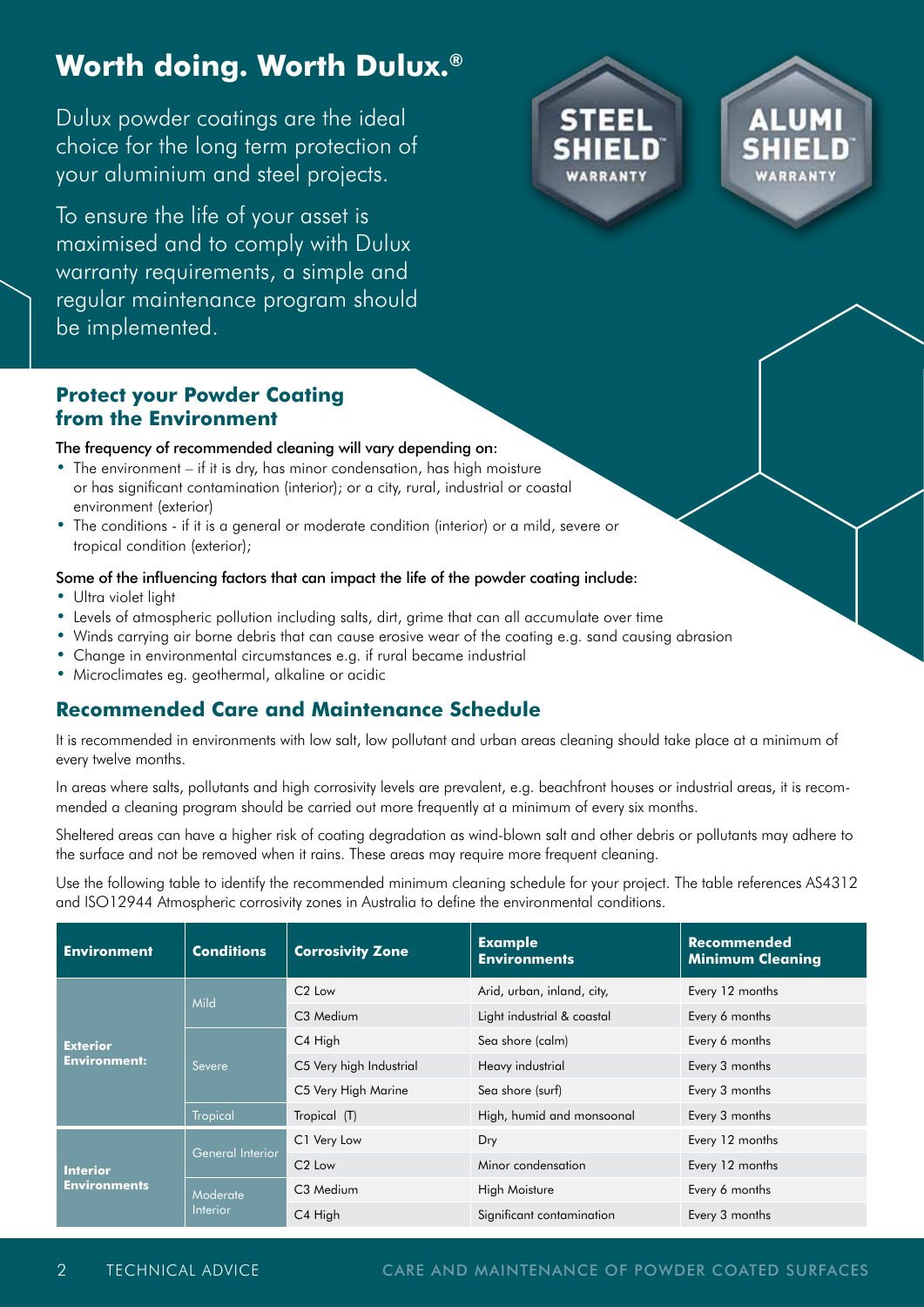# **How to Clean your Powder Coating**

# **Clean your Powder Coating in 3 Easy Steps**

Care and maintenance schedules are essential to ensure that the life of your asset is maximised whether the project be a residential, commercial or non-habitabale project. Simply follow 3 important steps:

- 1. Carefully remove any loose surface deposits with a wet sponge by gently rubbing.
- 2. Clean by gently rubbing the surface with a soft brush (non-abrasive) and a dilute solution of a mild detergent, e.g. pH-neutral liquid hand or dishwashing detergent in warm water to remove dust, salt and other deposits. For stubborn stains use only recommended solvents on the affected area, e.g. Isopropyl alcohol (IPA) or methylated spirits and rinse off with clean water. Do not use other aggressive solvents.
- 3. Rinse the surfaces with clean fresh water after cleaning to remove all residues.

## **The Do's & Don'ts of protecting your powder coating**

| Do                                                                                                                                                                  | Don't                                                                                                                                                   |  |
|---------------------------------------------------------------------------------------------------------------------------------------------------------------------|---------------------------------------------------------------------------------------------------------------------------------------------------------|--|
| Protect all powder coated joinery                                                                                                                                   | Use aggressive solvents <sup>1</sup>                                                                                                                    |  |
| When building, renovating, plastering or painting around powder<br>coated assets use approved tapes and films in accordance with the<br>manufacturer's instruction. | Do not use turpentine, white spirits, thinners, citrus based cleaners<br>or other aggressive solvents on powder coating.                                |  |
| Remove unwanted paint & sealants                                                                                                                                    | Rub powder coated surfaces excessively                                                                                                                  |  |
| Ensure all paint splatters or excess sealant are<br>immediately removed before they dry.                                                                            | Do not rub powder coated surfaces excessively, especially metallic<br>finishes.                                                                         |  |
| Use recommended solvents<br>for stubborn stains only                                                                                                                | Allow sunscreen to come into<br>contact with coated surfaces                                                                                            |  |
| Use only Isopropyl alcohol (IPA) or methylated spirits and rinse off<br>with clean fresh water.                                                                     | It is universally recognized some sunscreens<br>adversely affect powder coated finishes.                                                                |  |
| <b>Regularly inspect</b>                                                                                                                                            | Neglect recommended care<br>and maintenance schedules                                                                                                   |  |
| Inspect your powder coating often and<br>clean more regularly if required                                                                                           | To comply with Dulux Alumi Shield™ and Steel Shield™ powder<br>coating warranties the recommended care and maintenance<br>schedules must be adhered to. |  |
| Clean in mild conditions                                                                                                                                            |                                                                                                                                                         |  |
| Clean powder coated surfaces when the<br>surface temperatures are below 25°C                                                                                        |                                                                                                                                                         |  |

1. Non approved solvents can cause damage that may not be visible immediately and may take up to twelve months to appear.

For a comprehensive overview of Dulux Alumi™ Shield and Steel Shield™ warranties call 12 24 99 or visit duluxpowders.com.au/warranties

## **Further information**

Industry information for the care of windows is available from:

- **•** The Australian Window Association at awa.org.au
- **•** The Window Association of New Zealand at wanz.org.nz.

The following industry standards can be referred to:

- **•** AAMA 609
- **•** AAMA 610
- **•** AS 3715



**3** TECHNICAL ADVICE **By the contract of the contract of the contract of <b>Worth doing, worth Dulux.**